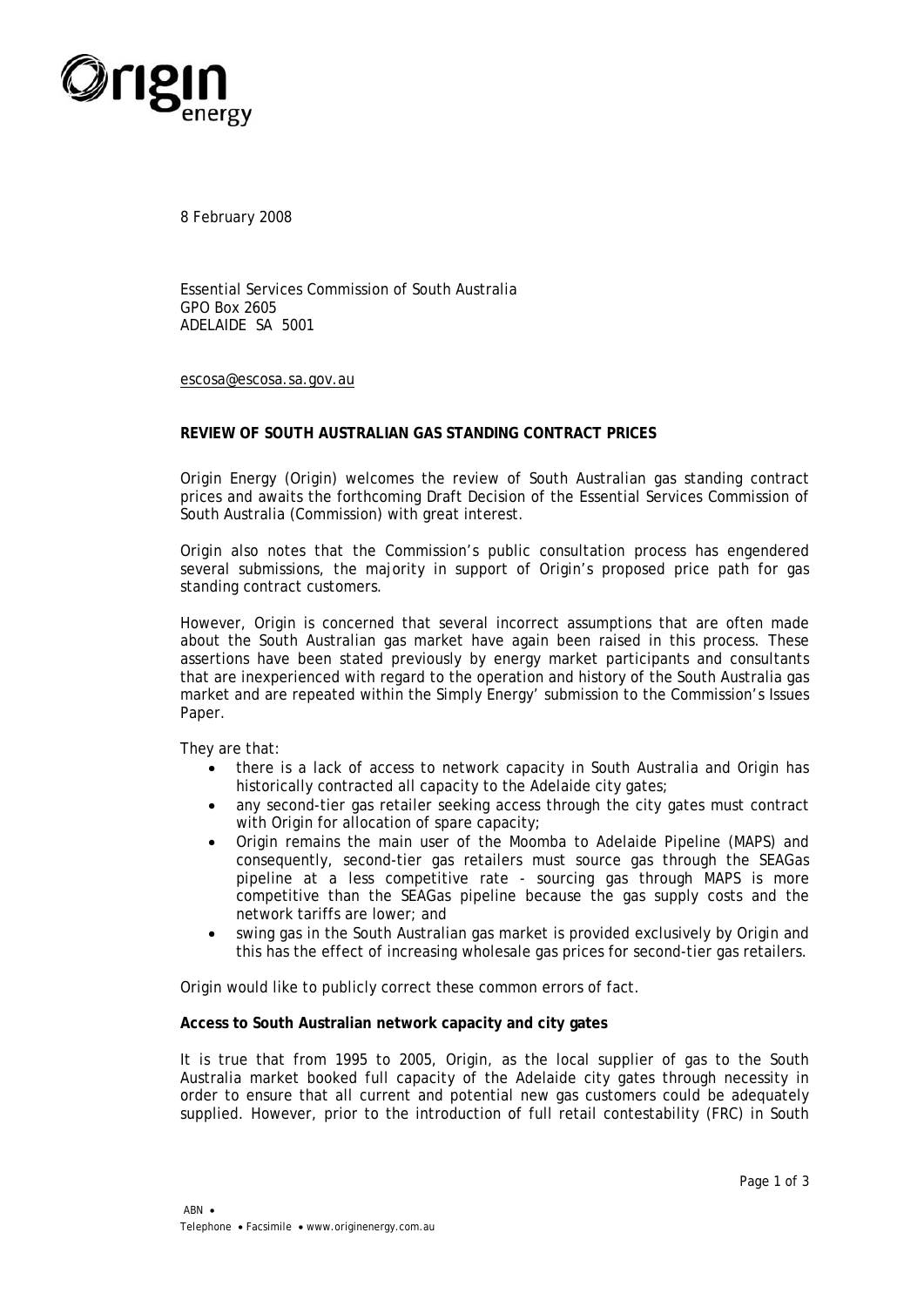

Australia, Origin entered into a Memorandum of Understanding (May 2004) with the South Australian Government that Origin would provide access to any other retailers seeking access until its agreement on the MAPS terminated at the end of 2005. During this period, Origin was approached by a retailer and provided them access to the MAPS accordingly.

Furthermore, since the termination of this contract at the end of 2005, Origin no longer has any control of access to the Adelaide city gates.

Consequently, since 1 January 2006, any retailer is free to contract directly with Epic Energy for access to the city gates and is not required to deal with Origin.

## **MAPS Shippers and Supply Competitiveness**

First, with regard to the assertion that Origin is the main user on the MAPS pipeline, Origin understands that it is not and has never been the main shipper on the MAPS pipeline. While the details of other shippers' bookings are confidential, Origin understands that at least one other shipper has a greater booking of capacity on the MAPS than Origin. We have been advised that EPIC is willing to supply documentary support of this claim on a confidential basis to the Commission.

Therefore, Origin cannot countenance the assertion that its contract on the MAPS forces other retailers to utilise the SEAGas pipeline.

Secondly, Origin questions Simply Energy's blanket assumption that sourcing gas through MAPS is more competitive than through the SEAGas pipeline. Gas supply costs vary considerably depending on contract and source and Origin would advise that it is not possible to state that either Cooper Basin or Victorian gas is a more competitive supply source.

Similarly with regard to network tariffs, both SEAGas and MAPS supply the Southern and Central zones and there is no distinction between the pipelines for network tariffs. Envestra's network tariffs do not vary across SA gas supply regions for small to medium sized customers (ie "volume" or V tariff customers)<sup>1</sup>. For larger customers on demand (D) tariff, the network rates are slightly lower for the Northern Zone which is supplied by the MAPS Elizabeth city gate. However, even here, the network rates are nondiscriminatory and available to any retailer. Given that all retailers are free to negotiate with MAPS for transmission capacity, all retailers have potential access to customers in the Northern Zone.

## **South Australian Swing Gas**

-

Finally, Origin must correct the assertion that South Australian swing gas is necessarily provided exclusively by Origin.

Under the Retail Market Rules, there are three tranches of swing gas;

• the first supply option is Off-Market swing gas. Any retailer is free to make an off-market arrangement with other shippers to obtain this swing gas;

<sup>1</sup> Envestra's has 2 "V" tariff classes, residential and commercial. However for each class of customer the network tariff is the same across all gas supply regions.